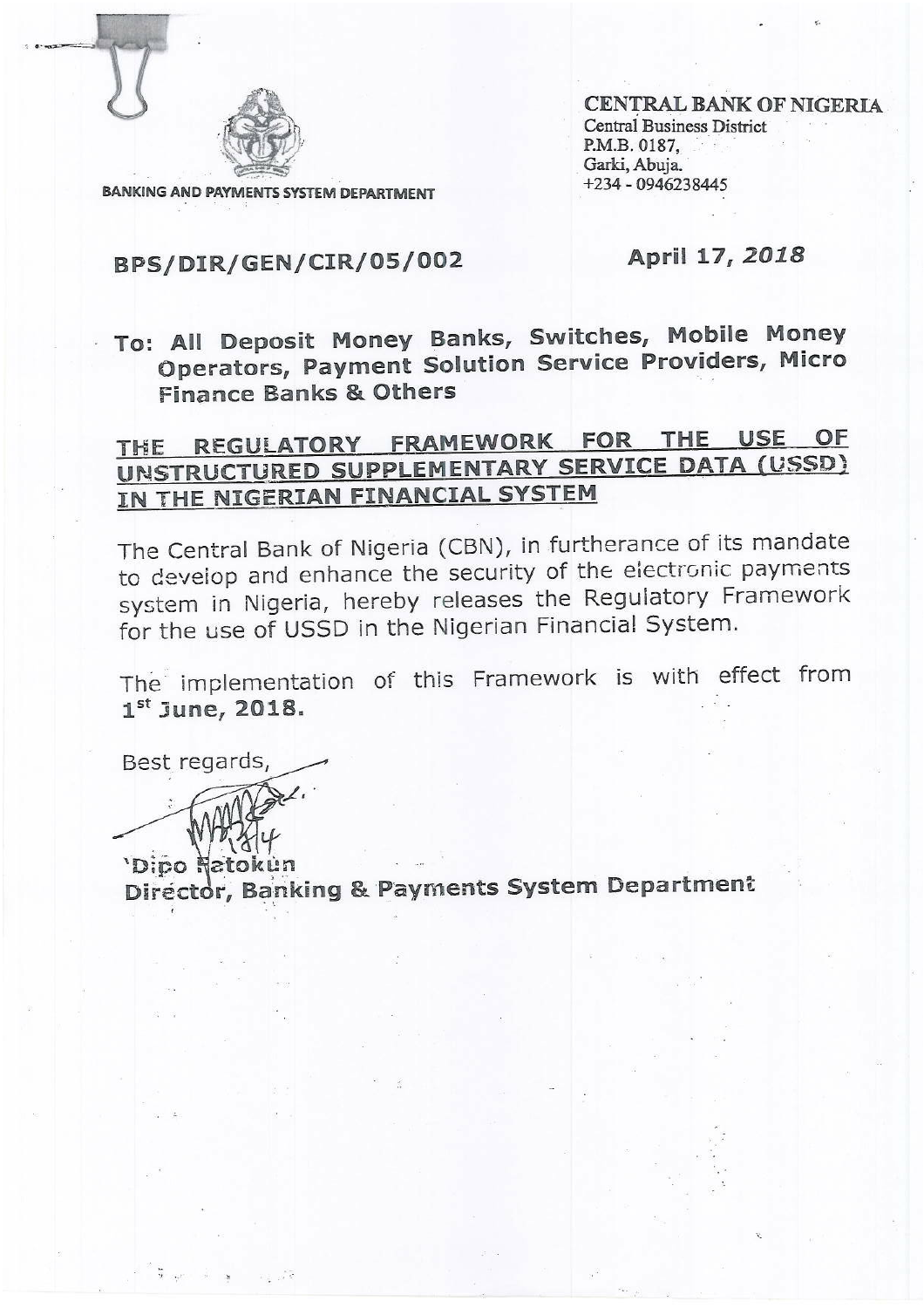# **REGULATORY FRAMEWORK**

# **FOR THE USE OF UNSTRUCTURED SUPPLEMENTARY SERVICE DATA (USSD)**

# **FOR FINANCIAL SERVICES IN NIGERIA**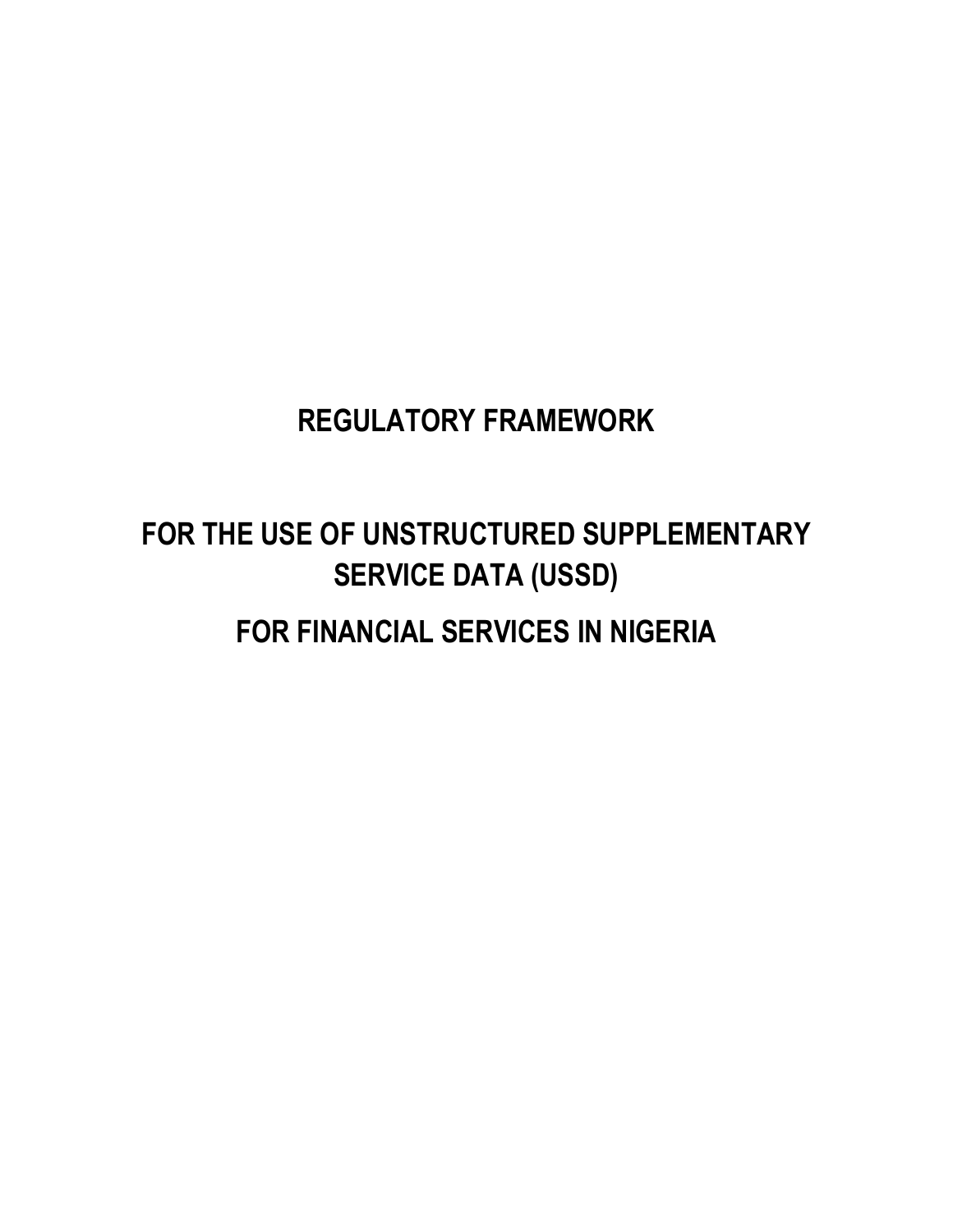# **TABLE OF CONTENT**

| 3.0 |  |  |  |
|-----|--|--|--|
| 4.0 |  |  |  |
| 5.0 |  |  |  |
| 6.0 |  |  |  |
| 7.0 |  |  |  |
| 8.0 |  |  |  |
| 9.0 |  |  |  |
|     |  |  |  |
|     |  |  |  |
|     |  |  |  |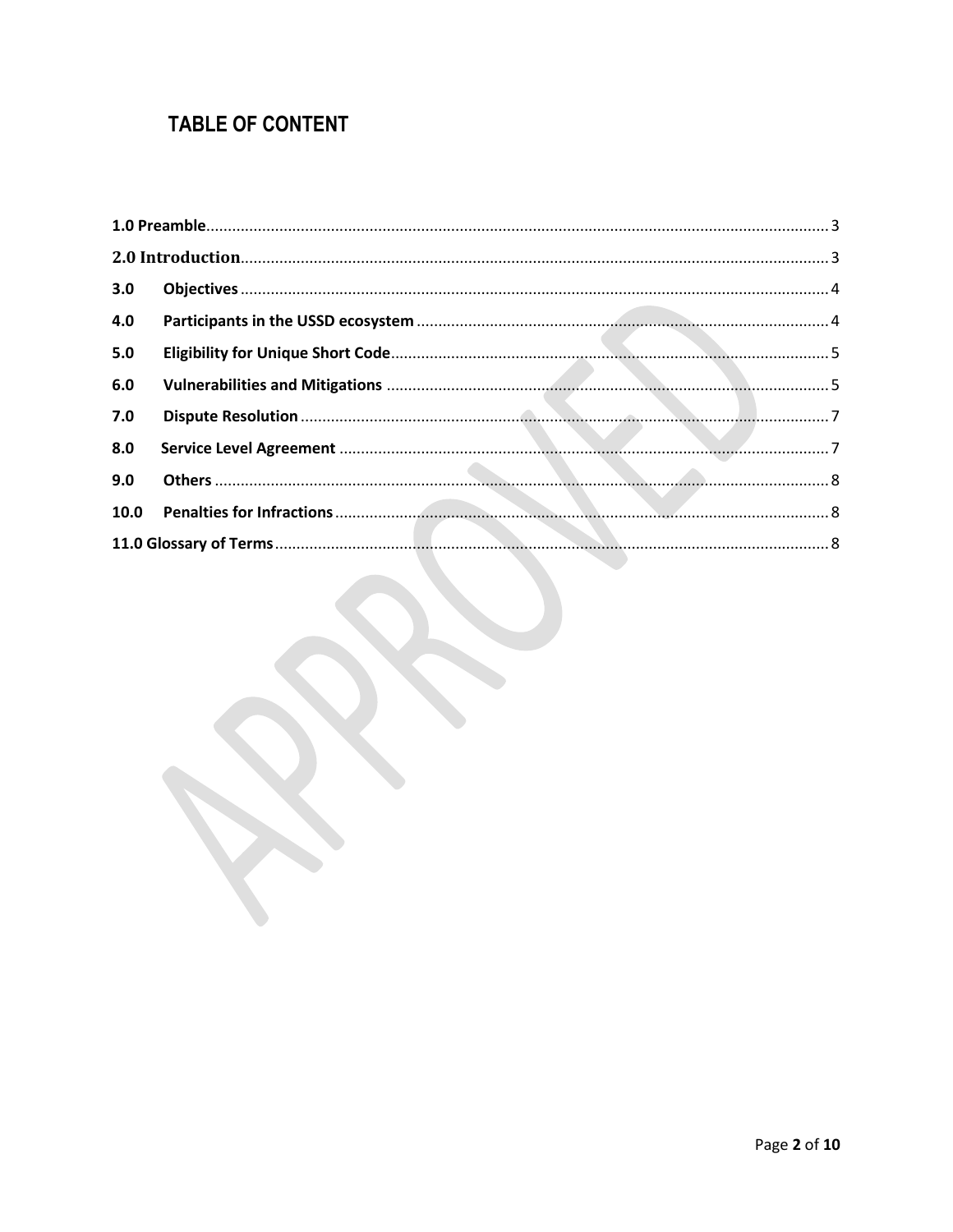## <span id="page-3-0"></span>**1.0 Preamble**

In exercise of the powers conferred on the Central Bank of Nigeria (CBN) by Section 47(2) of the CBN Act, 2007, to promote and facilitate the development of efficient and effective system for the settlement of transactions, including the development of electronic payment systems; and Pursuant to its mandate of promoting a sound financial system in Nigeria, the CBN hereby issues the following Regulatory Framework for the Use of Unstructured Supplementary Service Data (USSD) for Financial Services in Nigeria.

#### <span id="page-3-1"></span>**2.0 Introduction**

The mobile phone has become a veritable tool for enhancing financial inclusion with the advent of mobile payments, m-commerce, m-banking and other implementation for financial transactions based on mobile telephony. The providers of mobile-based financial services have options of adopting varying technologies for enabling access and transmitting data including Short Messaging Service (SMS), Unstructured Supplementary Service Data (USSD), Interactive Voice Response (IVR) and Wireless Application Protocol (WAP), stand-alone mobile application clients and SIM Tool Kit (STK).

Recently, providers of mobile telephony-based financial transactions are increasingly adopting the USSD technology while the range of services supported by their mobile transaction services, using the USSD channel, is broadening rapidly. Among services provided through the channel include, account opening, balance and other enquiries, money transfer, airtime vending, bill payment, etc

The USSD technology is a protocol used by the GSM network to communicate with a service provider's platform. It is a session based, real time messaging communication technology, which is accessed through a string, which starts normally with asterisk (\*) and ends with a hash (#). It is implemented as an interactive menu driven service or command service. It has a shorter turnaround time than SMS, and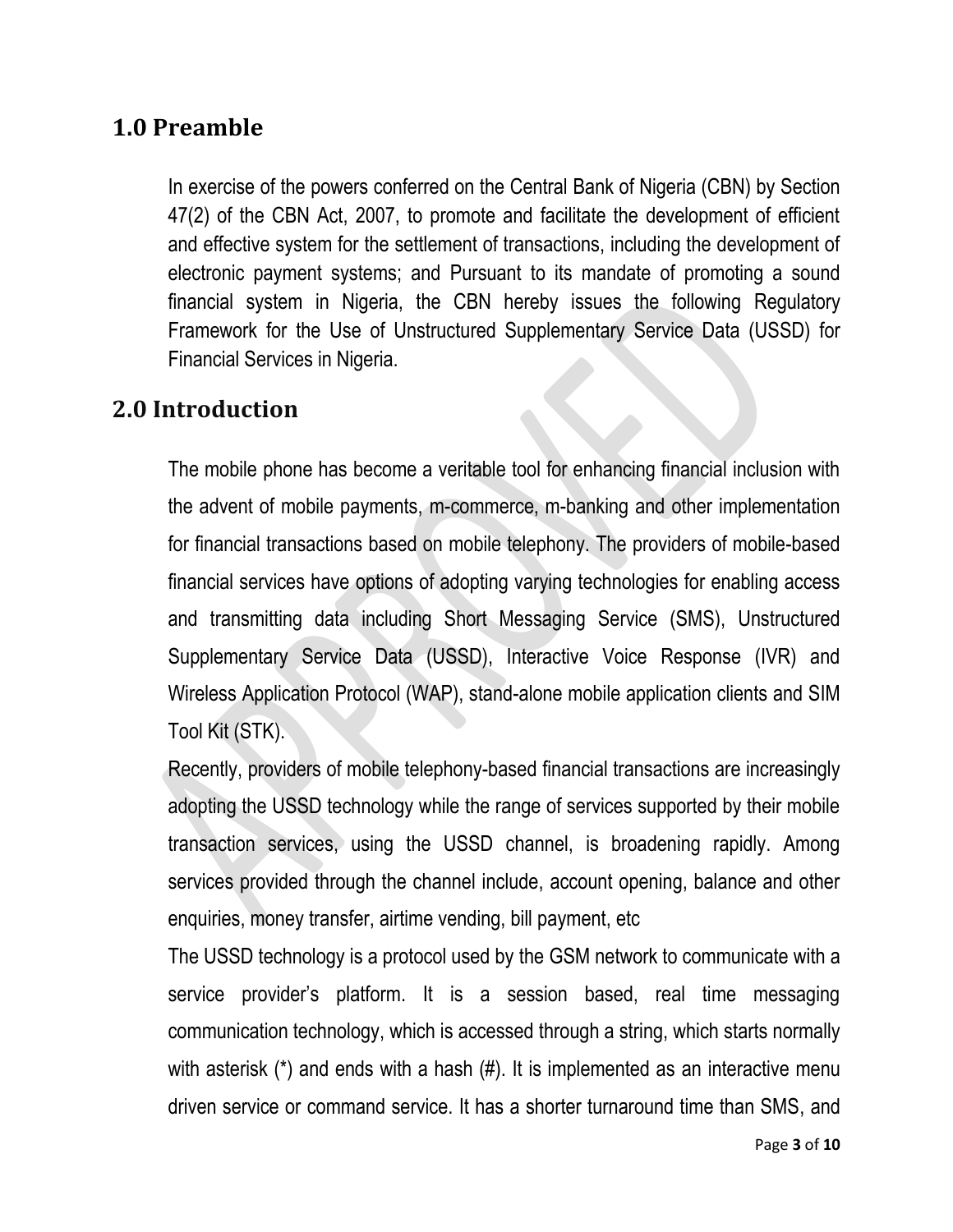unlike SMS, it does not operate by store and forward which indicates that data are neither stored on the mobile phone nor on the application. USSD technology is considered cost effective, more user-friendly, faster in concluding transactions, and handset agnostic.

## <span id="page-4-0"></span>**3.0 Objectives**

The vast applications of the USSD technology, in terms of available services have raised the issue of the risks inherent in the channel. In this regard, concerns have been expressed on the likely exposure of CBN approved entities to the possible breaching of the USSD accessed financial services in view of likely vulnerabilities in the technology and the ever growing threats.

Furthermore, the implementation in Nigeria has created multiple USSD channels to customers, thereby increasing their exposure to risk, without a common standard for all.

This Framework therefore, seeks to establish the rules and risk mitigation considerations when implementing USSD for financial services offering in Nigeria.

# <span id="page-4-1"></span>**4.0 Participants in the USSD ecosystem**

Service providers that provide financial services through the use of USSD in Nigeria include the following:

- a. **Financial institutions:** Banks, Other Financial Institutions and Payment Service Providers, providing products and services using USSD protocol to their customers.
- b. **Mobile Money Operators (MMOs):** MMOs are Deposit Money Banks or corporate entities, duly licensed by the CBN to provide mobile payment services to the banked and unbanked customers.
- c. **Mobile Network Operators (MNOs):** MNOs utilize USSD to interact with, and provide services to their customers.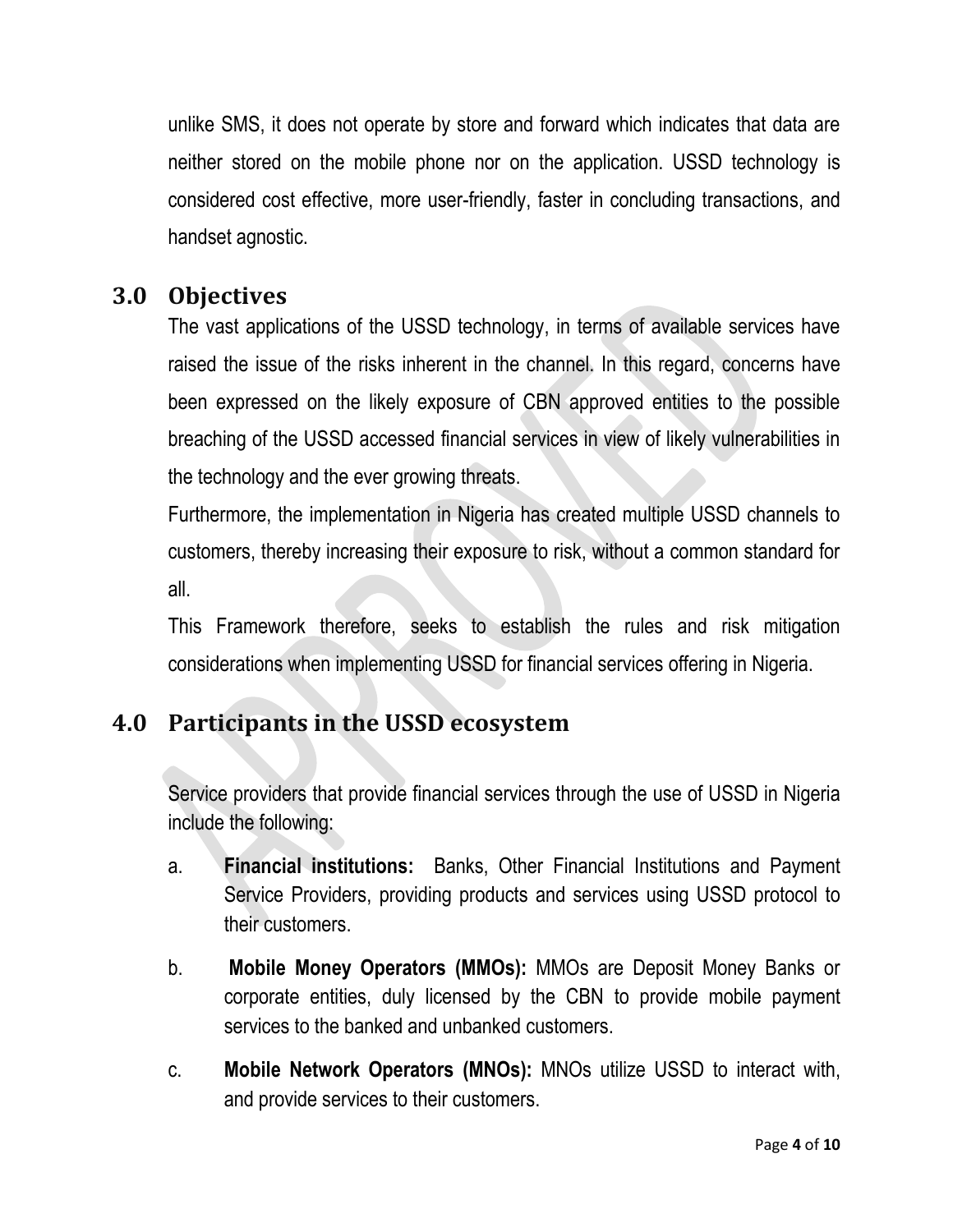- d. **Value Added Service Providers/ Aggregators (NCC Licensees) –** Any person or organization that engages in the provision of value added mobile/fixed Services, including premium rated services.
- e. **Customers**: initiate financial transactions or sessions through a USSD string provided by their financial Institutions

# <span id="page-5-0"></span>**5.0 Eligibility for Unique Short Code**

- 5.1 Mobile Money Operators are eligible for the issuance of USSD short codes from the NCC after meeting the necessary requirements of the NCC for the issuance of same.
- 5.2 For CBN licensed entities, other than Mobile Money Operators, a letter of no objection/introduction from the CBN would be required before being considered for the issuance of the USSD short codes by the NCC, subject to meeting the requirements of the NCC.

#### <span id="page-5-1"></span>**6.0 Vulnerabilities and Mitigations**

USSD based financial transaction requires encryption to protect the integrity of the financial information. To this end, Financial Institutions providing use of the USSD channel shall:

6.1 Put in place, a proper message authentication mechanism to validate that requests/responses are generated through authenticated users. Such authentication mechanism shall include a minimum combination of any of International Mobile Subscriber Identity (IMSI), Date of SIM Swaps, Date of Mobile Station International Subscriber Directory Number (MSISDN) Recycle, International Mobile Equipment Identity (IMEI), Date of device change, etc.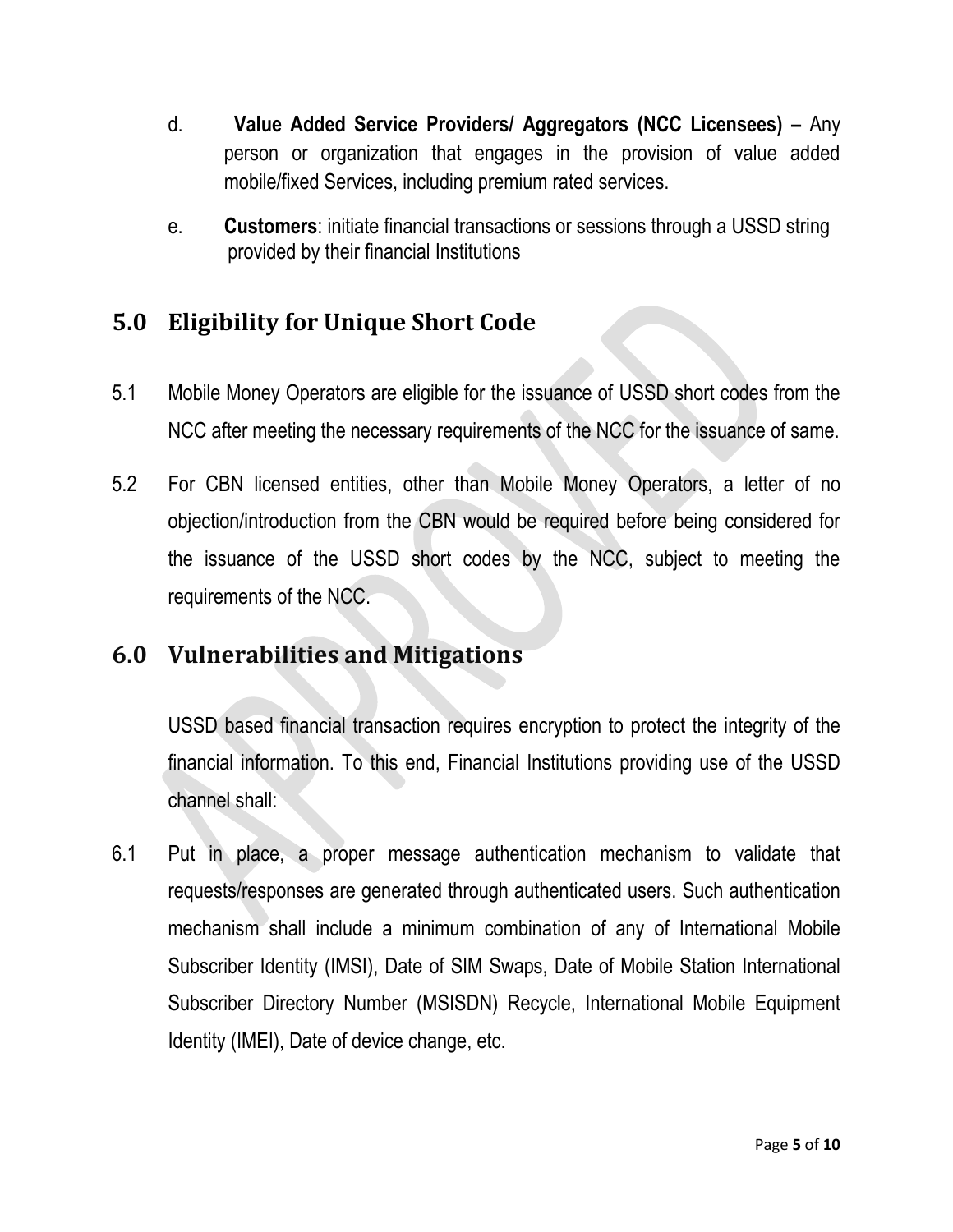- 6.2 Ensure that the customer receives notification on the status of every transaction conducted through the channel.
- 6.3 Not use the USSD service to relay details of other electronic banking channels (in case of banks), to their customers, to prevent compromise of other electronic banking channels through the USSD channel.
- 6.4 Ensure encryption of USSD information within its environment by an auditable process.
- 6.5 Ensure at least, radio encryption between users' SIM-enabled device and base stations.
- 6.6 Ensure secure transmission of USSD signals between network operator & the USSD aggregators, and between the USSD aggregators & the bank.
- 6.7 Customer information that is logged by the USSD application as part of financial transactions should not include sensitive information such as customer PIN. Data stored by the USSD application at Financial Institutions shall be encrypted and the NCC shall define a minimum security standard for MNOs and aggregators, as may be required.
- 6.8 Avail the customers the option to opt in/out of the USSD channel for financial transactions.
- 6.9 Put a limit of N100,000.00 per customer, per day for transactions as may be required. However, customers desirous of higher limits shall execute documented indemnities with their banks or MMOs.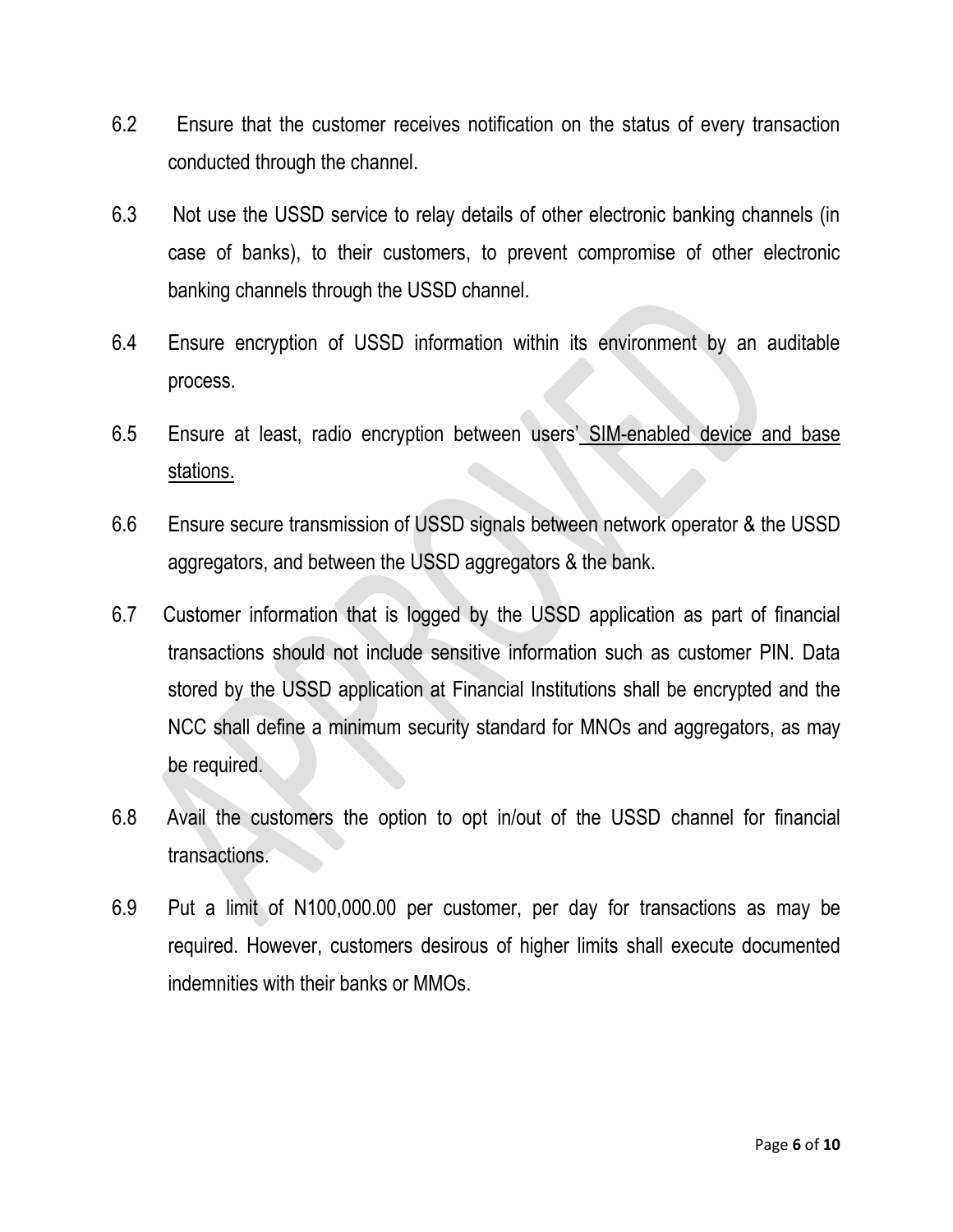- 6.10 Mandate the use of an effective  $2<sup>nd</sup>$  factor authentication (2FA) by customers for all transactions above N20,000. This shall be in addition to the PIN being used as 1st level authenticator, which applies to all transaction amounts.
- 6.11 Shall not send the 2FA to the customer's registered GSM number or device; and it shall not be generated or displayed on the USSD menu.
- 6.12 Install a Behavioural Monitoring system with capability to detect SIM-Swap/Churn status, user location, unusual transactions at weekends, etc. This shall be achieved by 31st October 2018.

#### <span id="page-7-0"></span>**7.0 Dispute Resolution**

- 7.1 Financial Institutions shall be responsible for setting up dispute resolution mechanism to facilitate resolution of customers' complaints.
- 7.2 Financial Institutions shall treat and resolve any customer related issues within 3 (three) working days. Non-compliance shall be subject to penalty, as may be prescribed by the CBN, from time to time.

#### <span id="page-7-1"></span>**8.0 Service Level Agreement**

8.1 There shall be Service Level Agreement between the Financial Institutions and MNOs/VAS & Aggregators, benchmarked against the NCC Quality of Service (QoS) regulation and service availability requirements of electronic payment services of the CBN.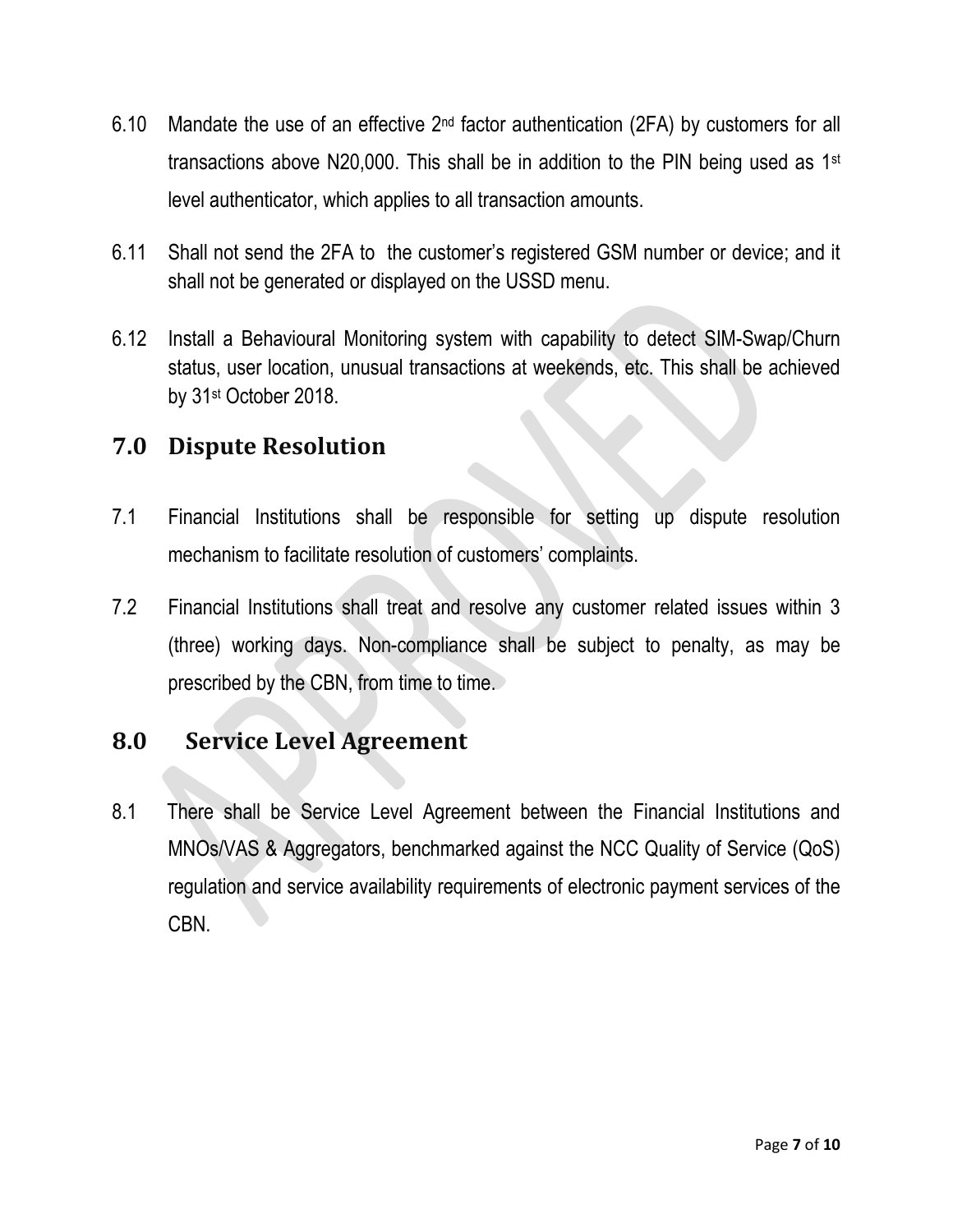#### <span id="page-8-0"></span>**9.0 Others**

- 9.1 Service providers should put in place systems that enable users/subscribers to block their account from operating USSD service
- 9.2 No USSD Financial Service should be activated for customer unless the deactivation mechanism is put in place with effect from June, 2018.

#### <span id="page-8-1"></span>**10.0 Penalties for Infractions**

The appropriate Regulator (CBN and/or NCC) as applicable shall impose appropriate sanctions for any contravention on any participant that fails to comply with this Framework.

#### <span id="page-8-2"></span>**11.0 Glossary of Terms**

**Bank:** A deposit taking institution duly licensed by the Central Bank of Nigeria.

**Mobile Money Operators:** provide the infrastructure for the mobile payment systems for the use of participants that are signed-on to their scheme.

**Payment Service Providers:** CBN licensed companies that employ the infrastructure of the scheme operator to provide services to end users.

**PIN** means Personal Identification Number: A sequence of digits used to verify the identity of the holder of a token. The PIN is a kind of password.

**Encryption** is a method of protocol for data encryption ensuring secure transmission from point-to-point.

**Financial institutions:** Switches, Application vendors and Payment Service Providers providing products and services using USSD protocol.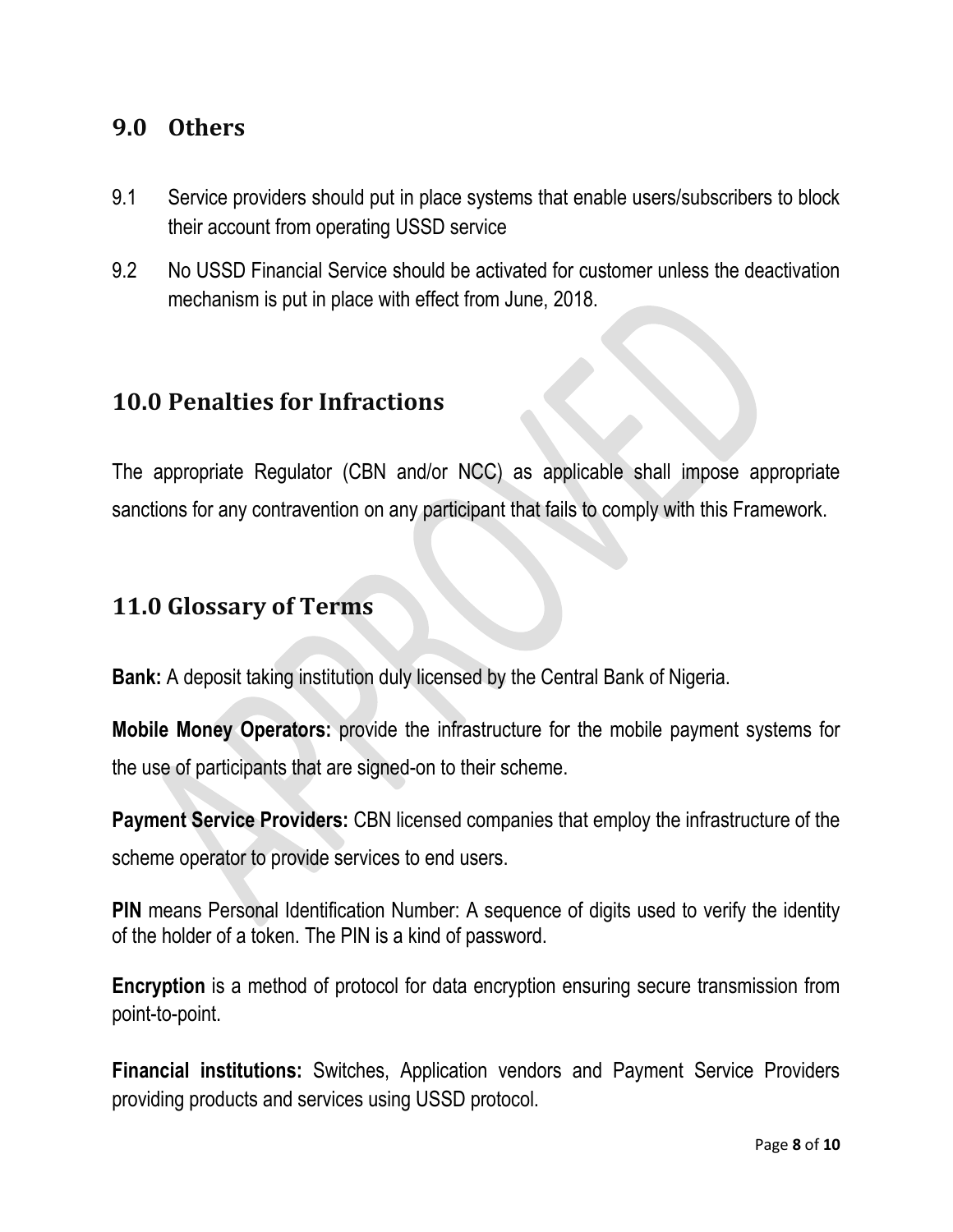**NCC:** refers to the Nigeria Communications Commission with Regulatory powers over the Mobile Network Operators (MNOs) and the Value Added Service Providers

**MNOs**: Mobile Network Operators. Mobile traffic passes through the mobile operator's network as voice, SMS, or USSD.

**VAS Providers Licensed by NCC:** Any person or organization that engages in the provision of value added mobile/fixed Services, including premium rated services. The VAS provider leverage on the infrastructure of the network operator to provide the services.

**USSD Channel:** Unstructured Supplementary Service Data, it provides session-based communication. It is a technology used by the network to send information (usually text menus) between a mobile phone and an application on the network. It will allow the subscriber to request information in short codes (starting with \* and ending with #), or menus from the network, via their cellphone

**Unique Short Code:** are short digit sequences that are used to address messages in the systems of mobile network operators.

**GSM:** Global System for Mobile Communications is a system used for mobile cellular communications.

**SIM:** Subscriber Identity Module. A mini-smartcard that is inserted into a mobile handset, It is used to authenticate the mobile to the mobile radio network The SIM may be programmed to provide security services on the mobile

**SMS:** Short Message Service – A term used to refer to a text message sent to or from a handset.

**STK:** Systems Tool Kit, It provides a set of commands which allow applications, existing in the SIM, to interact and operate with a mobile client which supports the specific command(s) required by the application. Using the SIM Toolkit, applications can be downloaded to the SIM in a secure manner.